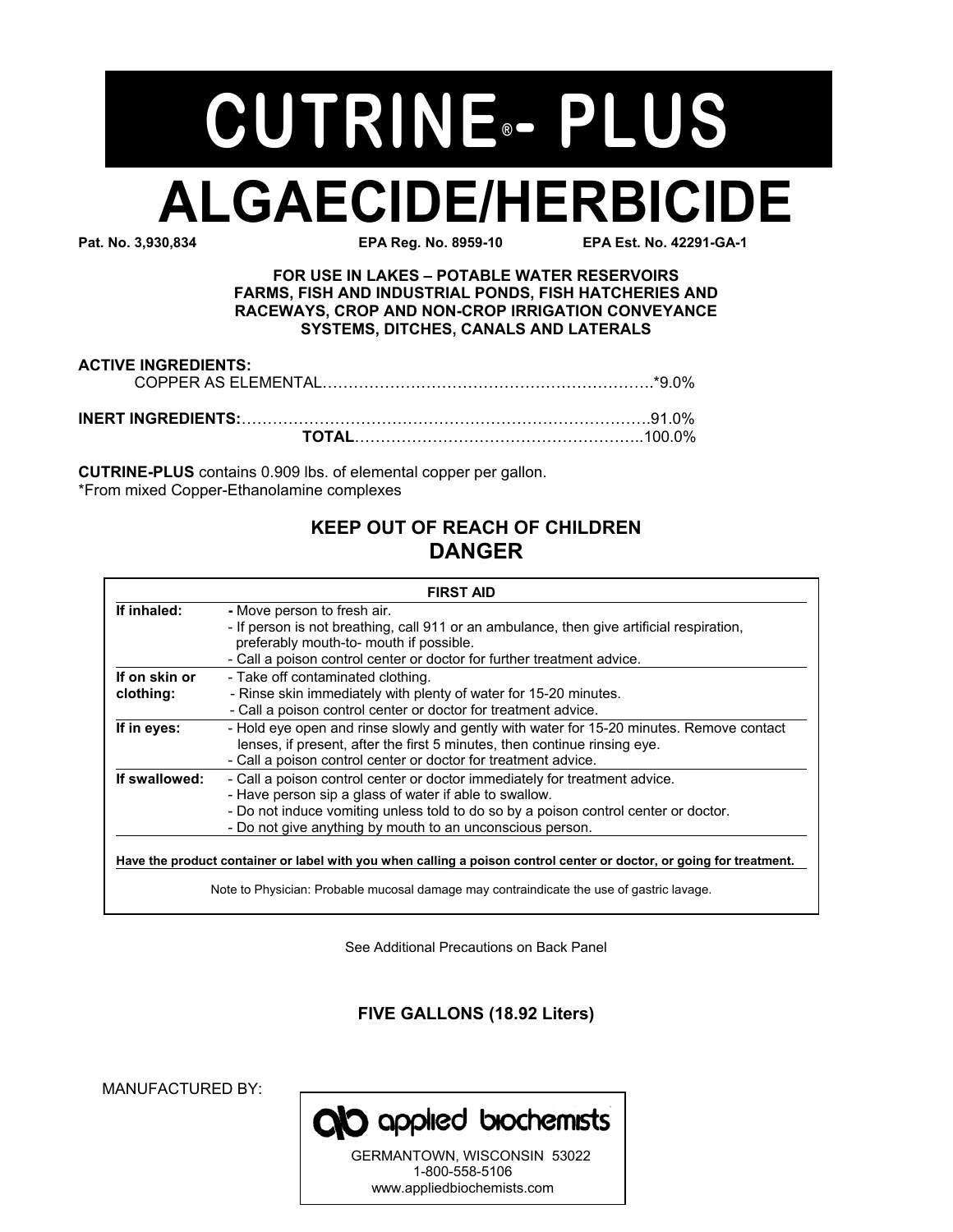#### **GENERAL INFORMATION**

**CUTRINE-PLUS**, under field conditions, is effective in controlling a broad range of algae including: Chara, Spirogyra, Cladophora, Vaucheria, Ulothrix, Microcystis and Oscillatoria. **CUTRINE-PLUS** has also been proven effective in controlling the rooted aquatic plant, **Hydrilla verticillata.** The ethanolamines in **CUTRINE-PLUS** prevent the precipitation of copper with carbonates and bicarbonates in the water. Waters treated with **CUTRINE-PLUS** may be used for swimming, fishing, drinking, livestock watering or irrigating turf, ornamental plants or crops immediately after treatment.

#### **DIRECTIONS FOR USE**

It is a violation of Federal Law to use this product in a manner inconsistent with its labeling.

## **SURFACE SPRAY/INJECTION**

For effective control, proper chemical concentration should be maintained for a minimum of three hours contact time. The application rates in the chart are based on static or minimal flow situations. Where significant dilution or loss of water from unregulated inflows or outflows occur (raceways) within a three hour period, chemical may have to be metered in.

- Identify the algae growth present as one of the following types: Planktonic (suspended),
- ! Filamentous (mat forming), or Chara/Nitella.

**ALGAECIDE APPLICATION** 

Determine the surface acreage (1 acre=43,560 sq. ft.) and average depth of infested area. Refer to the chart below to determine gallons of **CUTRINE-PLUS** to apply per surface acre.

| <b>ALGAE TYPE</b> | <b>PPM</b><br><b>COPPER</b> | <b>DEPTH IN FEET</b> |     |     |     |
|-------------------|-----------------------------|----------------------|-----|-----|-----|
| Planktonic        | 0.2                         | 0.6                  | 1.2 | 1.8 | 2.4 |
| Filamentous       | 0.2                         | 0.6                  | 1.2 | 1.8 | 2.4 |
| Chara/Nitella     | 0.4                         | 1.2                  | 2.4 | 3.6 | 4.8 |

#### **Application Rates Gallons Per Surface Acre**

#### ! For planktonic algae (suspended) algae and free-floating filamentous algae mats, application rates should be based upon treating only the upper 3 to 4 feet of water where algae is growing. Under conditions of heavy infestation, treat only 1/3 to 1/2 of the water body at a time to avoid fish suffocation caused by oxygen depletion from decaying algae.

! Before applying, dilute the required amount of **CUTRINE-PLUS** with enough water to ensure even distribution with the type of equipment being used. For most effective results, apply under calm and sunny conditions when water temperature is at least 60°F. Break up floating algae mats before spraying or while application is being made. Use hand or power sprayer adjusted to rain-sized droplets. Spray shoreline areas first to avoid trapping fish.

**CUTRINE-PLUS Granular Algaecide** may be used as an alternative in low volume flow situations, spot treatments or treatment of bottom-growing algae in deep water.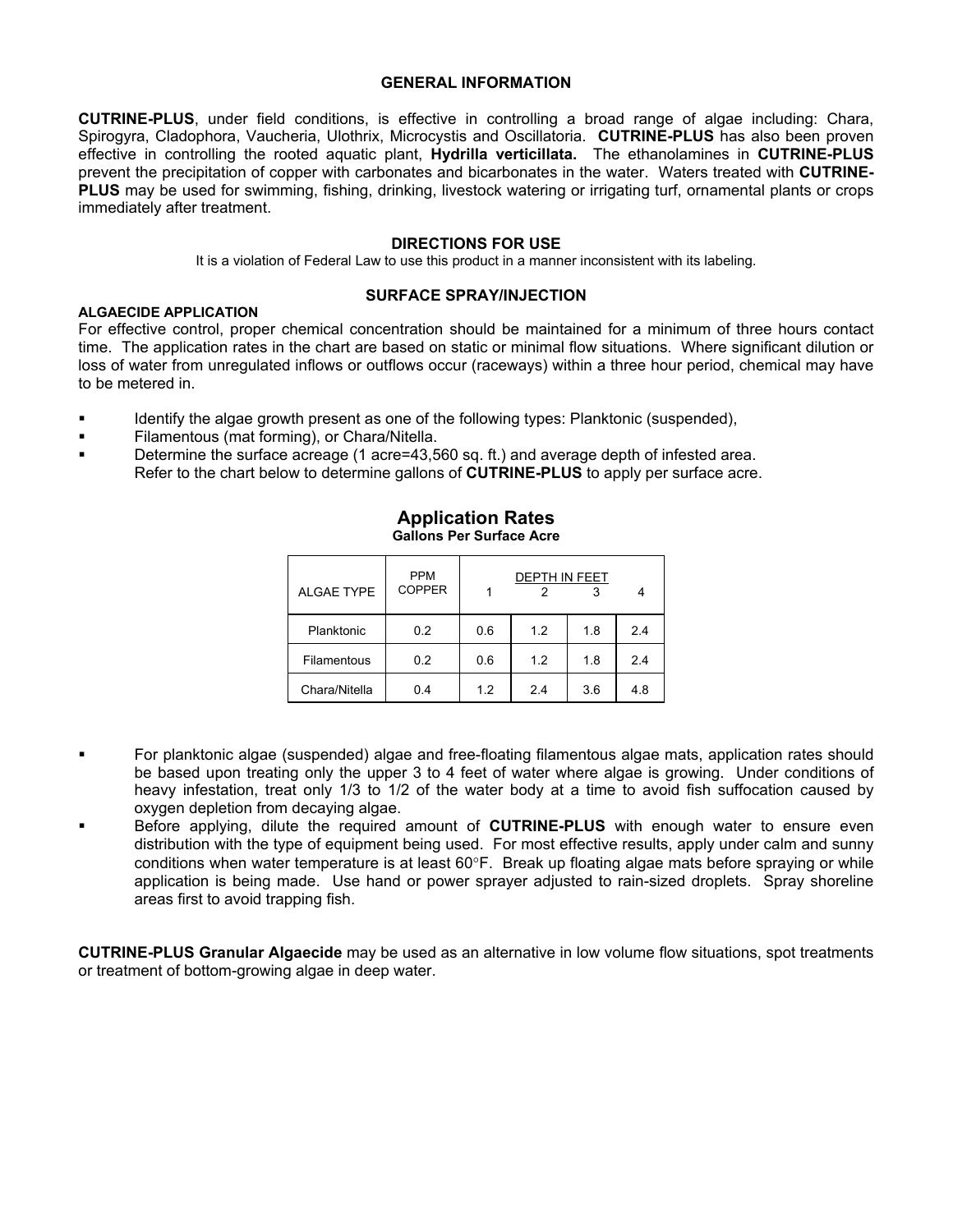#### **HERBICIDE APPLICATION (For Hydrilla Control) CUTRINE-PLUS:**

Control of Hydrilla verticillata can be obtained from copper concentrations of 0.4 to 1.0 ppm resulting from **CUTRINE-PLUS** treatment. Choose the application rate based upon stage and density of Hydrilla growth and respective water depth from the chart below.

| Growth/Stage<br><b>Relative Density</b> | <b>PPM</b><br>Copper | <b>DEPTH IN FEET</b>                      |                   |                |                |              |              |
|-----------------------------------------|----------------------|-------------------------------------------|-------------------|----------------|----------------|--------------|--------------|
|                                         |                      |                                           | $\overline{2}$    | 3              | 4              | 5            | 6            |
| Early Season<br>Low Density             | $0.4 \ 0.5$          | $\begin{array}{c} 1.2 \\ 1.5 \end{array}$ | $\frac{2.4}{3.0}$ | $3.6$<br>$4.5$ | $^{4.8}_{6.0}$ | $6.0$<br>7.5 | $7.2$<br>9.0 |
|                                         | $--0.6--$            | $--1.8--$                                 | $-3.6-$           | $-5.4-$        | $-7.2-$        | $--9.0--$    | $-10.8 - -$  |
| Mid-Season<br>Moderate Density          | 0.7                  | 2.1                                       | 4.2               | 6.3            | 8.4            | 10.5         | 12.6         |
| Late Season<br>High Density             | $--0.8--$            | $-2.4-$                                   | $-4.8-$           | $-7.3-$        | $-9.6-$        | $--12.0--$   | $-14.4-$     |
|                                         | 0.9<br>1.0           | 2.7<br>3.0                                | 5.4<br>6.0        | 8.1<br>9.0     | 10.8<br>12.0   | 13.5<br>15.0 | 16.2<br>18.0 |

Application Rates Gallons/Surface Acre\*

Application rates for depths greater than six feet may be obtained by adding the rates given for the appropriate combination of depths. Application rates should not result in excess of 1.0 ppm copper concentration within treated water.

## $\mathsf{CUTRINE}^{\circledast}\mathsf{PLUS}\colon \mathsf{REWARD}^{\circledast}\mathsf{TANK}\ \mathsf{MIX}$

On waters where enforcement of use restrictions for recreational, domestic and irrigation uses are acceptable, the following mixture can be used as an alternative Hydrilla control method.

Tank mix 3 gallons of **CUTRINE-PLUS** with 2 gallons of **REWARD**<sup>®</sup>. Apply mixture at the rate of 5½ gallons per surface acre. Dilute with at least 9 parts water and apply as a surface spray or underwater injection. Observe all cautions and restrictions on the labels of both products used in this mixture.

\*REWARD $^{\circ}$  is a trademark of Syngenta Crop Protection, Inc.

#### **PERMITS:**

Some states may require permits for the application of this product to public waters. Check with your local authorities.

## **DRIP SYSTEM APPLICATION**

## **FOR USE IN POTABLE WATER AND IRRIGATION CONVEYANCE SYSTEMS**

- ï **CUTRINE PLUS** should be applied as soon as algae or Hydrilla begins to interfere noticeably with normal delivery of water (clogging of lateral headgates, suction screens, weed screens and siphon tubes). Delaying treatment could perpetuate the problem causing massing and compacting of plants. Heavy infestations and low flow conditions increasing water flow rate during application may be necessary.
- Prior to treatment it is important to accurately determine water flow rates. In the absence of weirs, orifices, or similar devices which give accurate water flow measurements, volume of flow may be estimated by the following formula:

Average Width (feet) x Average Depth (feet) x Velocity\* (feet/second) x 0.9 = Cubic Feed per Second (C.F.S.)

\*Velocity is the time it takes a floating object to travel a given distance. Dividing the distance traveled (feet) by the time (seconds) will yield velocity (feet/second). This measurement should be repeated at least three times at the intended application site and then averaged.

ï After accurately determining the water flow rate in C.F.S. or gallons/minute, find the corresponding **CUTRINE-PLUS** drip rate on the chart below.

| <b>WATFR</b>     | <b>CUTRINE-PLUS</b> |
|------------------|---------------------|
| <b>FLOW RATE</b> | DRIP RATE*          |